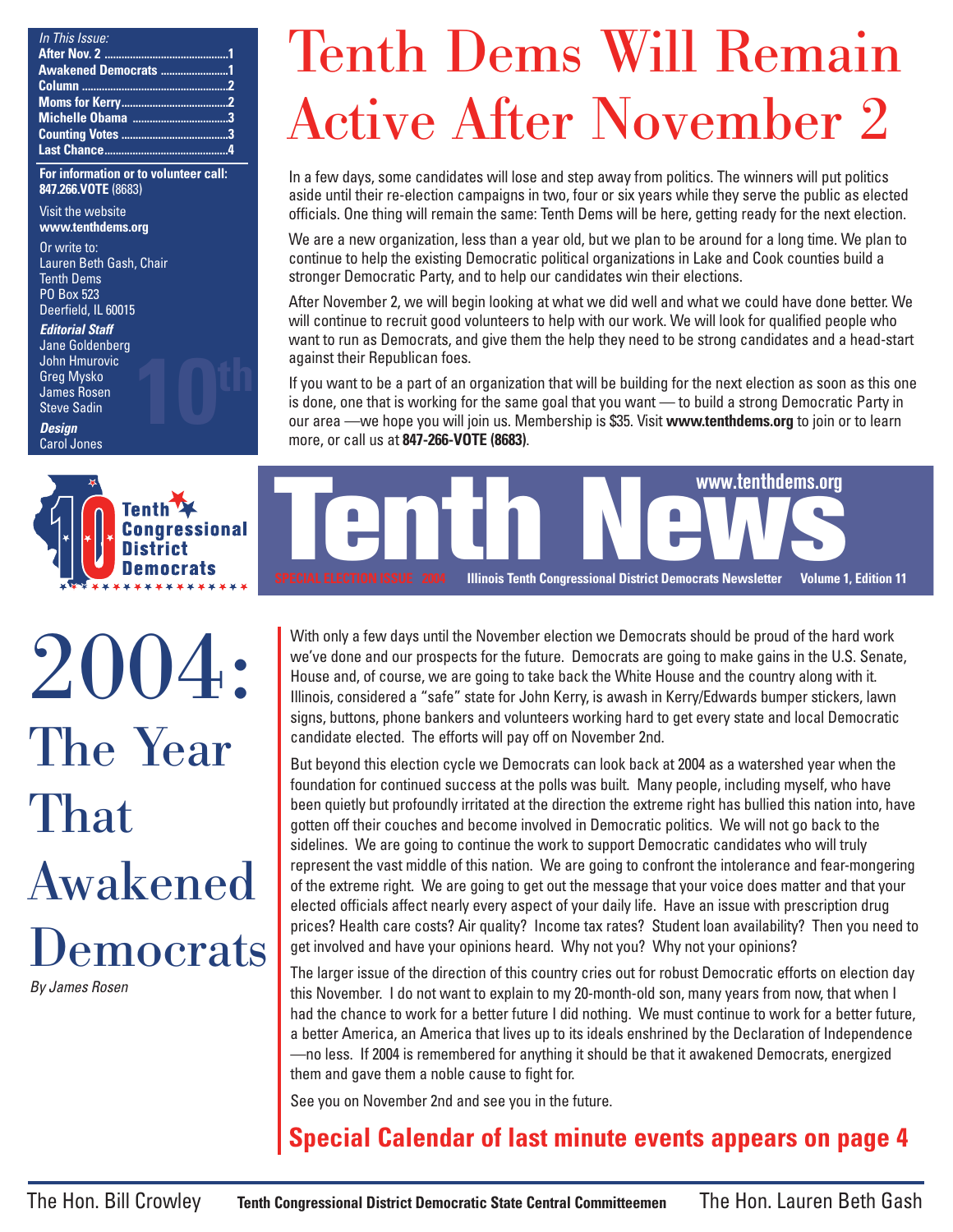#### Why Not Kirk?

#### By John Hmurovic, Columnist

I have a confession to make. Even though I have probably voted for Democrats 90-percent of the time, I'm not sure if I'm really a Democrat. I know. Some people might call me indecisive, or flip-floppy for saying that, but I think of myself as something of an Independent when it comes to voting. I'm moderate-to-liberal on social issues, moderate-to-conservative on economic issues and moderate on foreign policy. I don't like extremism on either side. I vote for the candidate, not the party.

When I moved here two years ago, I was told that our Congressman, Republican Mark Kirk, is generally pro-choice, pro-environment, pro-gun control, pro-Israel. Good, good, good, and good on my scorecard. That's just the kind of Republican I could vote for. I could cast my ballot for nine Democrats and Kirk, and still feel like an Independent.

But then there's George W. Bush.

I respect the office of the Presidency, and George Bush seems like a decent guy, but I have nothing good to say about his policies. A man who wants to throw doctors in jail for performing abortions, who is backed by the gun lobby and who is worshiped by everyone who hates environmental laws is not even close to moderate-to-liberal on social issues. A man who is running up the largest budget deficit in history and who wants to worsen the problem with even more tax cuts is not moderate-to-conservative on economic issues. A man who goes to war with no clear plan on what to do when we get there and who has alienated our friends around the world is no foreign policy moderate.

Just vote President Bush out of office, you might say…problem gone. But he's just part of the problem. The real problem is the Republican Party.

This is not your grandfather's GOP. Moderate-conservatives like Eisenhower, Percy and Porter wouldn't fit into today's Republican Party. So how does Mark Kirk fit in? Simple. He advertises himself to us as pro-choice, pro-gun control, pro-environment, and pro-Israel. He campaigns on a slogan of "thoughtful, independent leadership." Then he votes like a Bush Republican on everything else and doesn't even mention the word "Republican" in his campaign literature. Is he ashamed of his party?

He should be. Whichever party controls Congress gets to control the agenda. You want gun control? Tough environmental laws? Forget about it if the Republicans control Congress. Their leadership won't even bring them up for a vote. But here's what they will bring up: a constitutional amendment banning gay marriage; a constitutional amendment banning abortion; a constitutional amendment to allow the Ten Commandments on public property; a ban of stem cell research; an energy policy which bulldozes the environment; and anything the National Rifle Association, the Christian religious right, the oil industry, and the pharmaceutical industry want them to bring up.

Will it matter if Mark Kirk is against all that? No. In fact, by holding this congressional seat for the Republican Party he helps make it happen. The first vote that the new Congress will cast will be to select its leadership. On that vote, Mark Kirk will not be thoughtful or independent. He will vote for whomever the Republicans tell him to vote for. He will vote for Dennis Hastert and Tom DeLay, the pair who made this past Congress one of the most rightwing in history.

Lee Goodman is pro-choice, pro-environment, pro-gun control, and pro-Israel. And if his party gets control of Congress, they will place those issues near the top of the agenda.

My decision is easy. With the Republican Party under the control of its rightwing extremists, there's no way I can endorse their programs by giving them another seat in Congress. If Mark Kirk really cared about choice, the environment, gun control, and Israel, he wouldn't be a part of the George W. Bush/Alan Keyes Republican Party. I care about these issues. I'm voting for Lee Goodman.



# Moms For Kerry To Rally On Saturday

Mothers from across the country will gather on Saturday, October 30, to deliver a message: "Our kids deserve better. You deserve better. We all deserve better." Moms For Kerry are holding rallies on that date, including two in our area, to show their support for John Kerry and for the future of their children.

There will be a Moms for Kerry Rally in downtown Deerfield starting at 2pm. It will be near the northwest corner of Deerfield and Waukegan Roads. There will be another at 10am in downtown Grayslake at the Millennium Court, located at Seymour and Center. Both will be no more than one hour long. "One day. One hour. One chance to take back our country," the flyers to the event read.

These are family-oriented rallies. The one in Deerfield will have a patriotic arts and crafts table for the kids, music, and a patriotic sing-along. Organizers in Grayslake are encouraging kids to show up in their Halloween attire for the Grayslake trick-or-treat party that's being held after the rally. They will also have a folk singer performing. Moms, grandmothers, kids, and everyone who has a mom, grandmother, or kid is welcome to attend. Bring a Kerry-Edwards sign with you if you can—homemade ones are always a favorite.

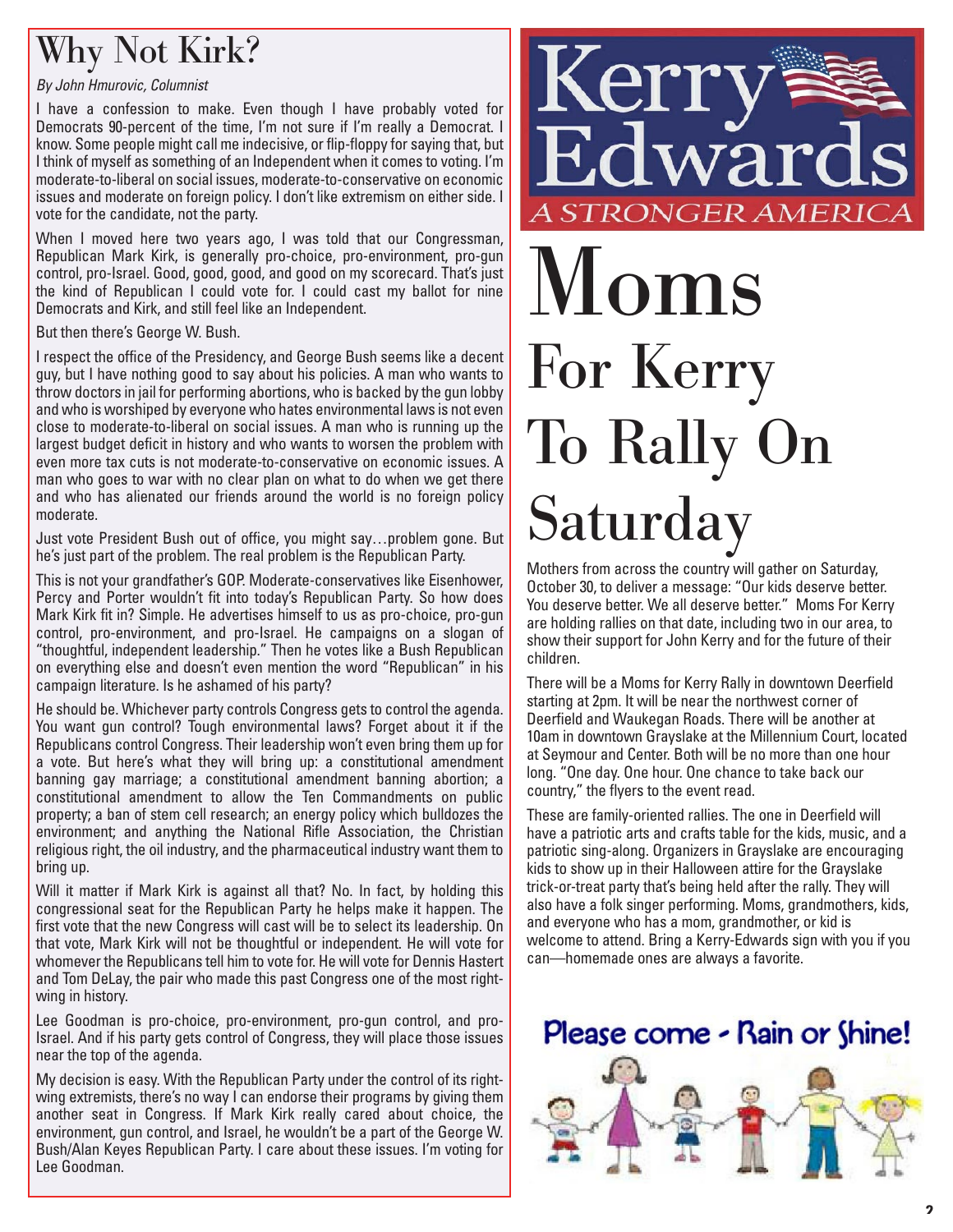## Michelle Obama Meets With Young Tenth Dems

As people were filing out of the Highland Park Library auditorium on Columbus Day, one woman said to another, "She's as good a speaker as her husband!" When the "husband" being referred to is Barack Obama, that is a huge compliment.



Michelle Obama complimented the parents in the crowd at the Highland Park Library for bringing their children and teaching them at an early age the importance of politics and government.

Michelle Obama may be among the first to say that the comparison is not accurate, but she left little doubt among most of those who heard her speak that she is an intelligent, thoughtful, and engaging speaker….which also happens to be a good description of her husband.



Gail Schnitzer, the chair of Young Tenth Dems, and a 17-year-old student at Highland Park High School, introduced Michelle Obama at the Columbus Day event.

Ms. Obama was in Highland Park at the invitation of the Young Tenth Dems. The newly formed branch of Tenth Dems has chapters in existence, or in formation, in a dozen local high schools. There were about 80 people in the audience, a mix of all ages, but Ms. Obama directed most of her remarks to the Young Tenth Dems, most of whom are still too young to vote.

"Don't think you're too young to make a difference," she told them. "There is nothing more impressive to adults than to see a young person who has passion for what they believe in."

Echoing many of the themes her husband has been articulating in his bid for a U.S. Senate seat in Illinois, Ms. Obama stressed the responsibility that we all have for helping one another.

"It's a mistaken belief that if our lives are okay, then everything is great," she said. "It's not enough for our kids to go to a good school if the kids next to them can't read." She said that one way to combat crime and terrorism is to find ways to bring the poor and disenfranchised into our society, so they have something to lose by trying to steal from it or tear it down.

Ms. Obama is the executive director of community affairs at the University of Chicago Hospital. She is a graduate of Princeton, and of Harvard Law School.

### What Counts Most? **Your Vote**

We may be awash in blue in Illinois, what with the Kerry-Edwards ticket considered a favorite and state Sen. Barack Obama a shoe-in for the U.S. Senate, but that doesn't mean we should sink into complacency. For one thing, Sen. John Kerry needs every vote he can get to ensure he wins the popular vote in the presidential race.

First and foremost: Get out and vote on November 2. Participate in Get-Out-The-Vote (GOTV) efforts. Call five friends, tell them to call five friends, send e-mails, go to your local Democratic headquarters to call voters, sign up to be a poll watcher, head over to the Kerry calling center in Buffalo Grove.

As Anne Wedner, the volunteer coordinator for the New Trier Democratic Organization, notes, "We need to make sure Sen. Kerry gets every vote possible."

If you know people who can't get to their local polling place, line up some rides. We also need to make sure that our local candidates get every possible vote. Some are in very close races and need your help.

People can vote absentee at their local village hall until 5 p.m., November 1. Absentee ballots must be postmarked by November 2 to be counted. But why wait? If you know you must vote absentee, get those ballots in the mail as soon as possible.

In this extremely tight presidential race, use your extra time and head over to the Kerry-Edwards calling center in Buffalo Grove, where people are calling voters in swing states, such as Wisconsin. The address is 1275 Barclay Boulevard, which is near Aptakisic Road, one block west of Milwaukee Avenue. The center is open 6 to 9 p.m., Monday through Thursday, 11 a.m. to 6 p.m. on Saturday, and 2 to 6 p.m. on Sunday. If you want to help Kerry in Wisconsin in the final days of the campaign, call Steve Sadin at 847-460-8689 for an assignment. But don't forget our local candidates, including Barack Obama and Lee Goodman. Call 847-266-VOTE (8683) to give them the help they need.

Don't just keep your fingers crossed and pray. Get to work! And vote.